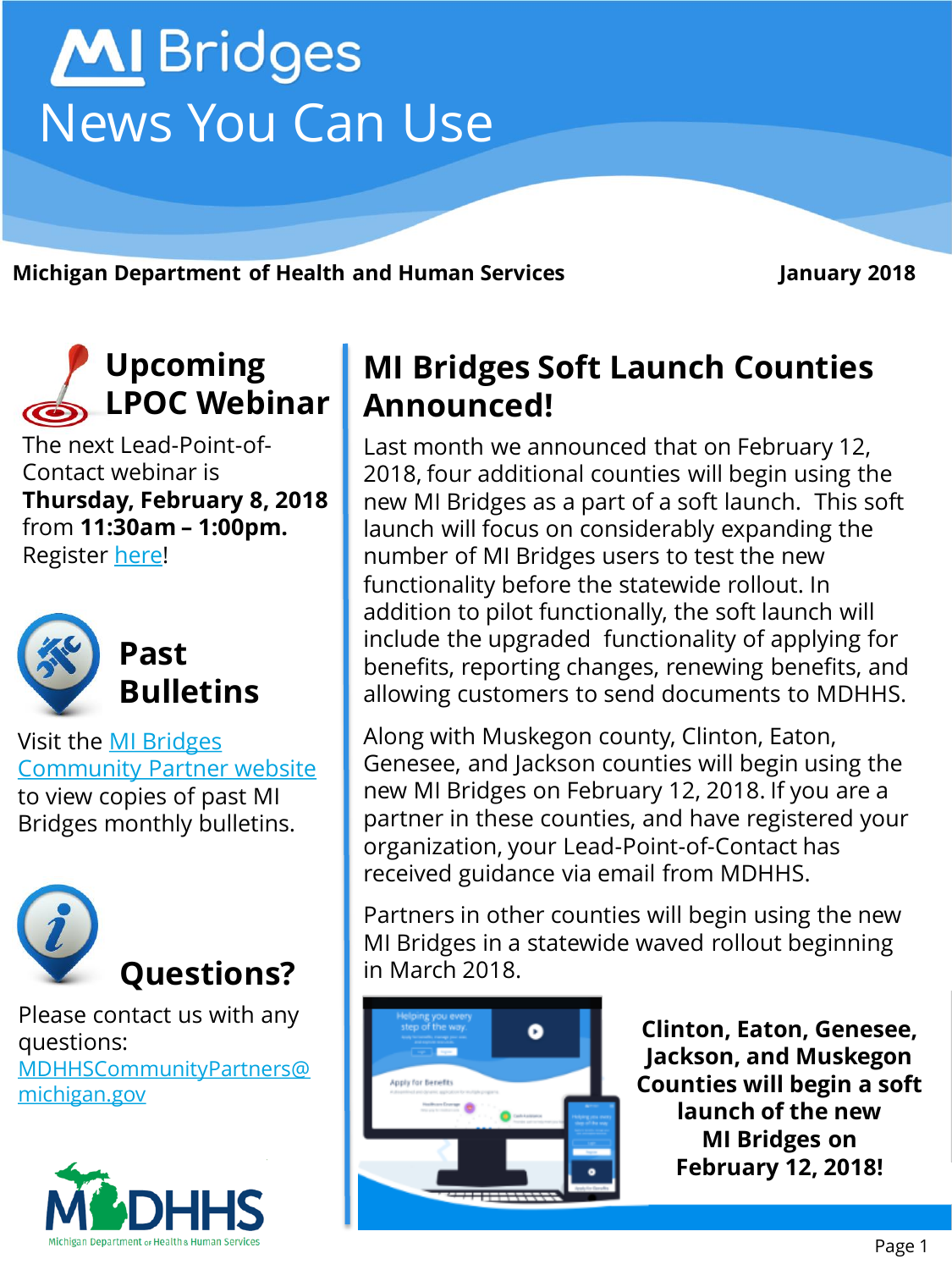# **MDHHS Launched a new Assistance Application (DHS-1171) on January 22, 2018!**

On January 22, 2018 all MDHHS offices across the state began using a new Assistance Application (DHS-1171).

The new Assistance Application was piloted with hundreds of residents and field staff across Michigan. It was designed to be user friendly and easy to use.



Figure 1: New Assistance Application (DHS-1171).

The new Assistance Application is an integrated application that allows clients to apply for up to five programs using a single application:

- 1. Healthcare
- 2. Food Assistance Program
- 3. Cash Assistance
- 4. Child Development & Care
- 5. State Emergency Relief

The new Assistance Application is **Shorter**, **Faster**, and **Simpler** than the previous DHS-1171.

- **Shorter-** The new Assistance Application has 80% fewer words and questions.
- **Faster-** During pilot testing, 86% of clients reported they were able to complete the application process in under 20 minutes.
- **Simpler-** 90% of clients reported they felt confident that they could correctly complete the application on their own.

The online application in the new MI Bridges aligns to the new Assistance Application. It uses the same simplified questions and structure, so clients only answer questions related to the programs for which they are applying.

To view a copy of the updated assistance application, click [here](http://www.michigan.gov/mdhhs/0,5885,7-339-71551_7338-69226--,00.html).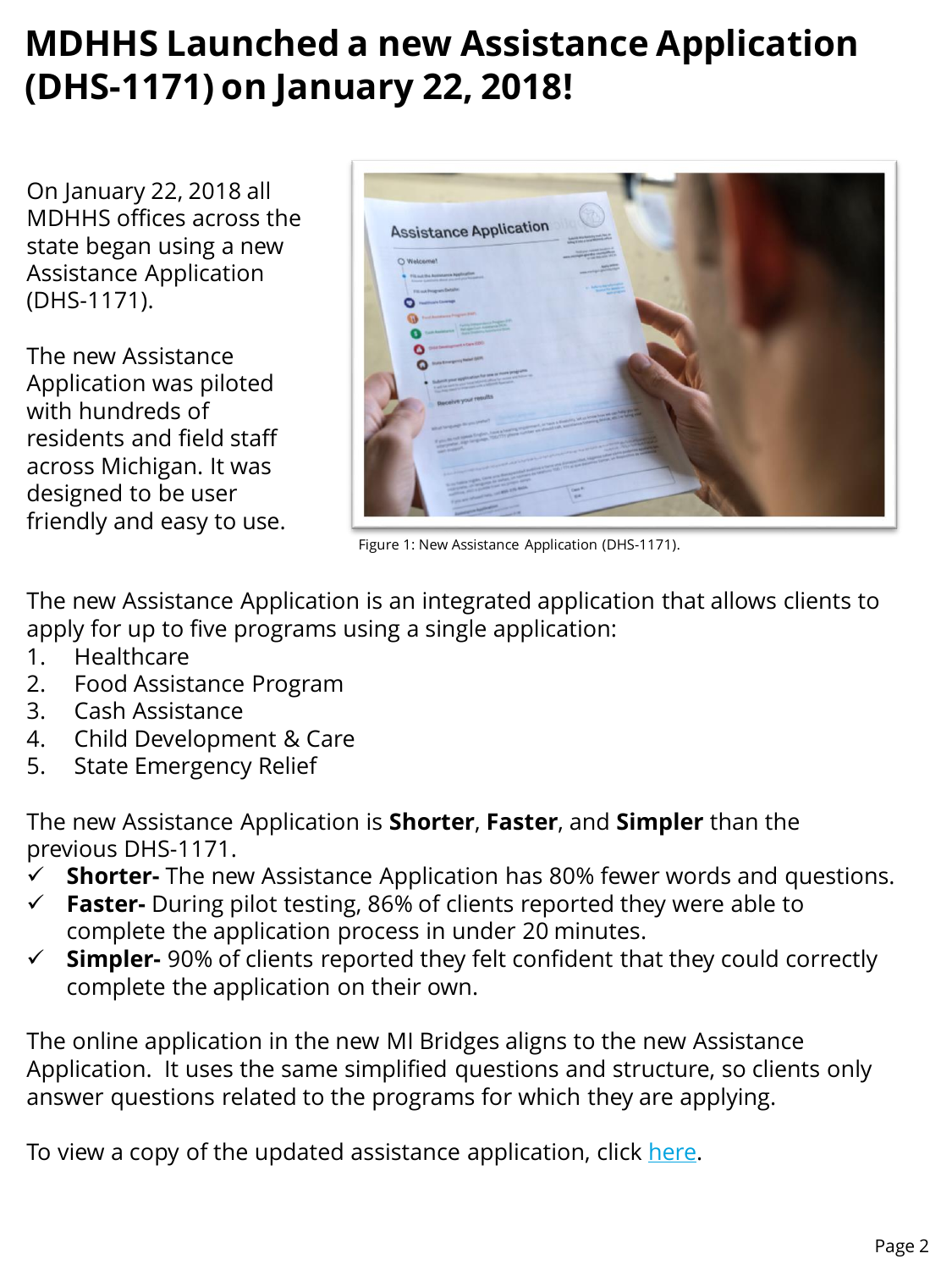# **MI Bridges Community Partner Liaison Transition**

If you ever wrote an email to [MDHHSCommunityPartners@Michigan.gov,](mailto:MDHHSCommunityPartners@Michigan.gov) chances are you interacted with the MI Bridges Community Partner Liaison, Beth St. John. Hired in August 2017, Beth has been providing support to community partners and MI Bridges trainers as MDHHS transitions to the new MI Bridges. As we all know, life is a series of twists and turns and in November, Beth's husband accepted a new job based in New Hampshire. Sadly, Beth's last day at MDHHS was January 19, 2018.

Before leaving, Beth shared her thoughts on her time as the MI Bridges Community Partner Liaison, "I will miss supporting the instrumental work community partners achieve as they empower clients to move towards selfsufficiency. I will always treasure the collaborative relationships I forged with community partners, trainers, and MDHHS staff across the state of Michigan. I will never forget the lessons learned, the wonderful experiences, and the inspiration I felt throughout my tenure in this special role."

MDHHS is in the process of hiring Beth's replacement. Until a new Community Partner Liaison is hired, please continue to email [MDHHSCommunityPartners@Michigan.gov](mailto:MDHHSCommunityPartners@Michigan.gov) with any questions.

# **MI Bridges Navigation Partner Training Registration Available**

MI Bridges Navigation Partner Training began on January 9, 2018. MI Bridges trainers are traveling across Michigan to train every person who will serve as a MI Bridges Navigation Partner.

After an agency Lead-Point-of-Contact (LPOC) has registered their organization in MI Bridges, they will receive an email from MDHHS with information on how to register their staff for [training. LPOCs can visit the MI Bridges](http://www.michigan.gov/mdhhs/0,5885,7-339-71551_82637_82640---,00.html)  Community Partner website to find the training schedule for MI Bridges Navigation Partners. Remember! Navigation Partners must complete training in order to receive a username for the new MI Bridges.